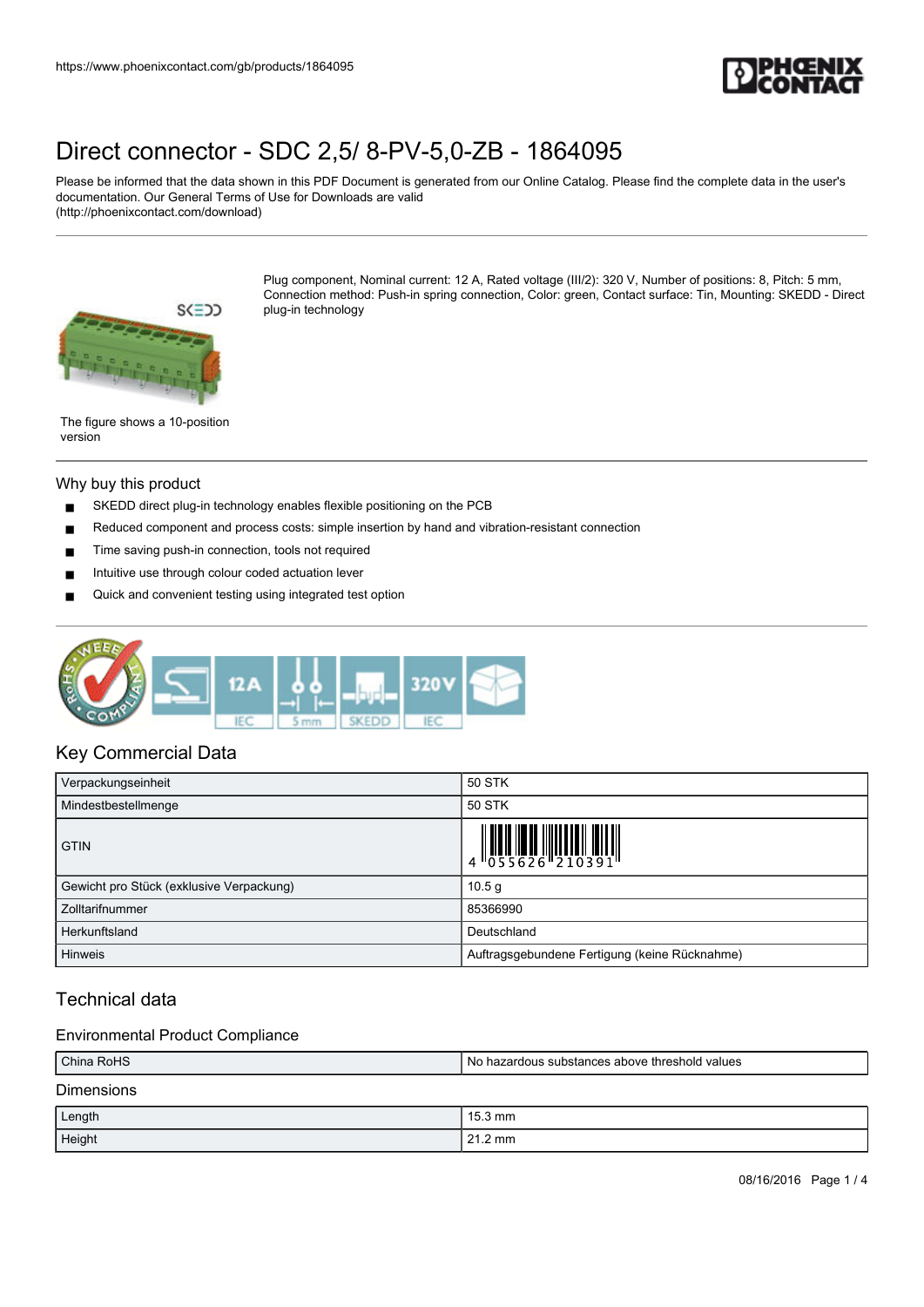

## Technical data

### Dimensions

| Width       | 48.18 mm |
|-------------|----------|
| Pitch       | 5.00 mm  |
| Dimension a | 35 mm    |

#### General

| Range of articles                | SDC 2.5/-PV               |
|----------------------------------|---------------------------|
| Number of positions              | 8                         |
| Connection method                | Push-in spring connection |
| Rated surge voltage (III/3)      | 4 kV                      |
| Rated surge voltage (III/2)      | 4 kV                      |
| Rated surge voltage (II/2)       | 4 kV                      |
| Rated voltage (III/3)            | 200 V                     |
| Rated voltage (III/2)            | 320 V                     |
| Rated voltage (II/2)             | 320 V                     |
| Connection in acc. with standard | EN-VDE                    |
| Nominal current $I_N$            | 12A                       |
| Nominal cross section            | $2.5$ mm <sup>2</sup>     |
| Stripping length                 | $10 \text{ mm}$           |

### Connection data

| Conductor cross section solid min.                                         | $0.2$ mm <sup>2</sup>  |  |
|----------------------------------------------------------------------------|------------------------|--|
| Conductor cross section solid max.                                         | $2.5$ mm <sup>2</sup>  |  |
| Conductor cross section flexible min.                                      | $0.2$ mm <sup>2</sup>  |  |
| Conductor cross section flexible max.                                      | $2.5$ mm <sup>2</sup>  |  |
| Conductor cross section flexible, with ferrule without plastic sleeve min. | $0.25$ mm <sup>2</sup> |  |
| Conductor cross section flexible, with ferrule without plastic sleeve max. | $2.5$ mm <sup>2</sup>  |  |
| Conductor cross section flexible, with ferrule with plastic sleeve min.    | $0.25$ mm <sup>2</sup> |  |
| Conductor cross section flexible, with ferrule with plastic sleeve max.    | $2.5$ mm <sup>2</sup>  |  |
| Conductor cross section AWG min.                                           | 24                     |  |
| Conductor cross section AWG max.                                           | 12                     |  |
| <b>Standards and Regulations</b>                                           |                        |  |

| Connection in | . ⊢N-.       |
|---------------|--------------|
| standard      | $\mathbf{v}$ |
| with          | ◡            |
| acc.          |              |

# Drawings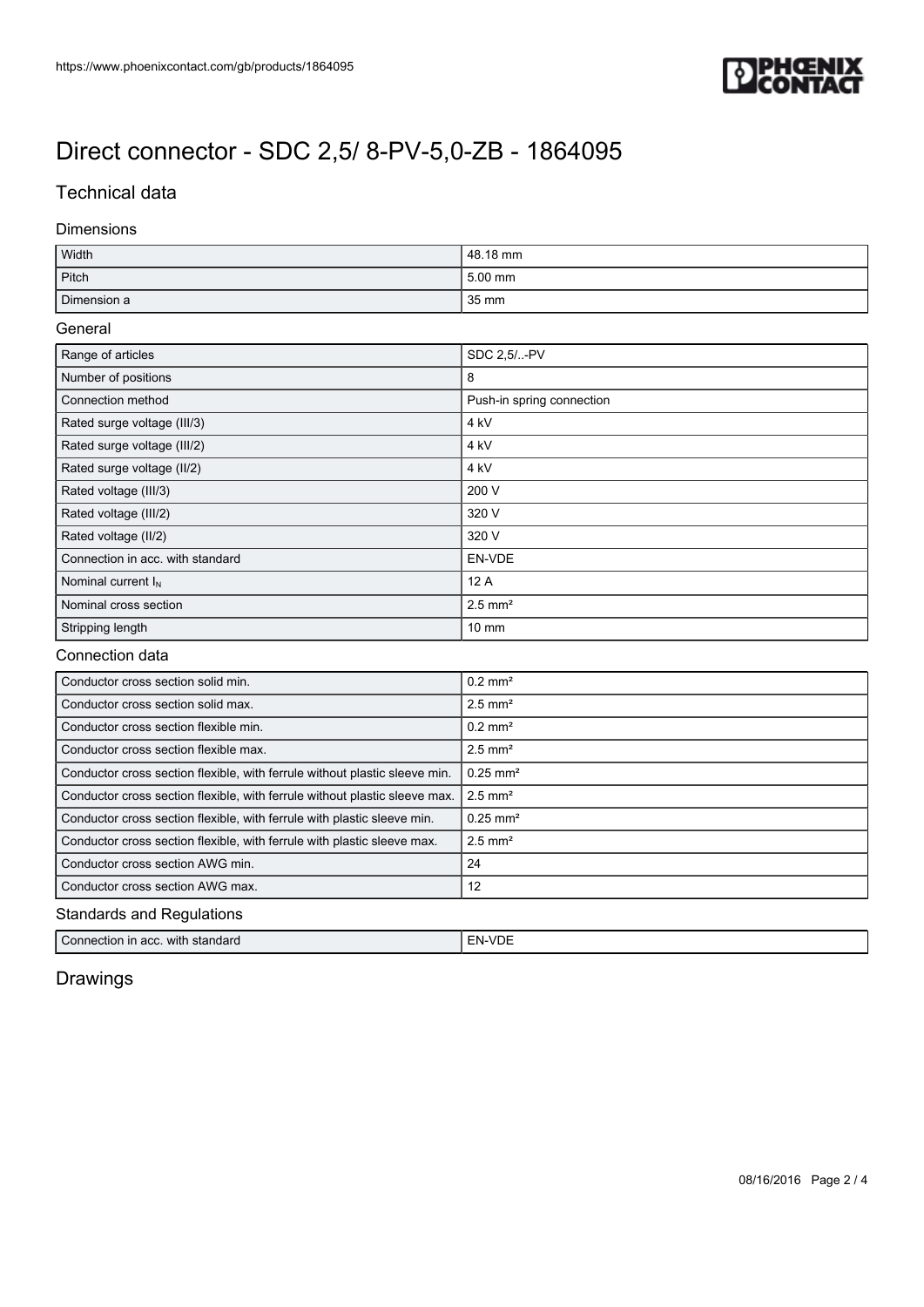

# **6,6 a**  $2,8$   $5$ **612,810 1,5 7,5 5,5 4,2 4,2 Ø3,3 Ø2 Ø2,4 Ø1,5**

Drilling diagram

Dimensional drawing



## Size of the PCB: 1.6 mm

# **Classifications**

#### eCl@ss

| eCl@ss 5.1 | 27261101 |
|------------|----------|
| eCl@ss 8.0 | 27440401 |
| eCl@ss 9.0 | 27440401 |

### ETIM

| ETIM 5.0 | .<br>. |
|----------|--------|
|          |        |

# Approvals

Approvals

#### Approvals

VDE approval of drawings / cULus Recognized / IECEE CB Scheme

#### Ex Approvals

#### Approvals submitted

### Approval details

| VDE approval of drawings    |             |
|-----------------------------|-------------|
|                             |             |
| $\mathsf{Imm}^2$ /AWG/kcmil | $0.2 - 2.5$ |
| Nominal current IN          | 12A         |
| Nominal voltage UN          | 320 V       |